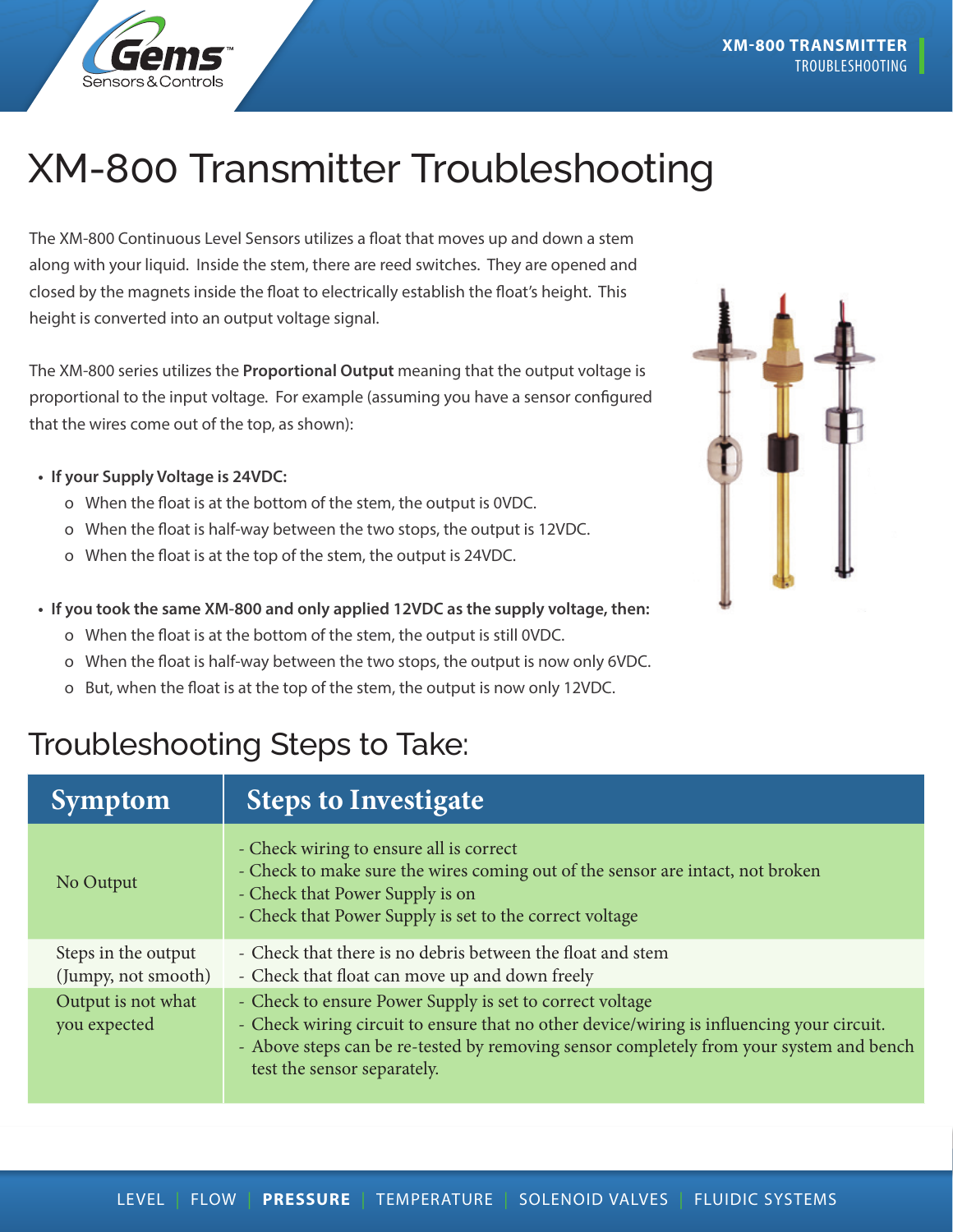| Float is not floating | - Determine SG (Specific Gravity) of your fluid                                             |
|-----------------------|---------------------------------------------------------------------------------------------|
|                       | - Check the XM-800 catalog page in the float section to ensure that your fluid is above the |
|                       | Minimum SG per the float used in your sensor.                                               |
|                       | - For example, if your fluid has an SG of 0.67 and you are using the float with part #      |
|                       | 43590, the float will not operate correctly.                                                |
|                       | - Link to the XM-800 catalog page: https://www.gemssensors.com/docs/default-source/         |
|                       | resource-files/catalog-pages/catalog-c_xm-xt-800_alloys.pdf                                 |

If above steps do not yield positive results, the next steps are to ensure the sensor itself is in good working condition.

## Sensor Functionality Check:

1. Download the Installation Bulletin:

a. https://www.gemssensors.com/docs/default-source/resource-files/instructions/instructions\_179685.pdf

- 2. Disconnect the sensor from your Power Source and all other wiring. a. This ensures that the measurements you are taking are of the sensor alone with no external influences.
- 3. Determine Total Resistance Value Two Paths to Take:
	- a. Path 1:
		- i. Determine the sensor's Gems part number via invoice, packing slip, or order acknowledgment.
			- 1. This will be a 5 or 6-digit part number or it could begin with the letter W.
		- ii. Email Gems to request the Total Resistance Value in ohms (Ω) for your sensor: *https:// www.gemssensors.com/contact-us/technical-support*
		- iii. Note the value that Gems provided you:  $\sqrt{2}$
	- b. Path 2:
		- i. Measure the resistance between the Red and Black wires, in ohms  $(\Omega)$ .
		- ii. Note the measured value:  $\Omega$ . This is called the Total Resistance Value.
		- iii. Typical Total Resistance Values will be in the range of 1000 to 2500  $Ω$ .
		- iv. Contact Gems if your reading does not fall within this range. https://www.gemssensors.com/ contact-us/technical-support.
- 4. Determine if sensor is functioning properly via resistance measurements:
	- a. Move the float to the bottom of the stem
	- b. If you took path 1 (above), confirm the Total Resistance Value by measuring between the Black & Red wires.
		- i. Should be equal to the Total Resistance Ohms value that Gems provided to you.
	- c. Next, measure the resistance between the Black & White wires.
		- i. Should be equal to 330  $\Omega$ .
	- d. Finally, measure the resistance between the Red & White wires. i. Should be equal to Total Resistance + 330 Ohms